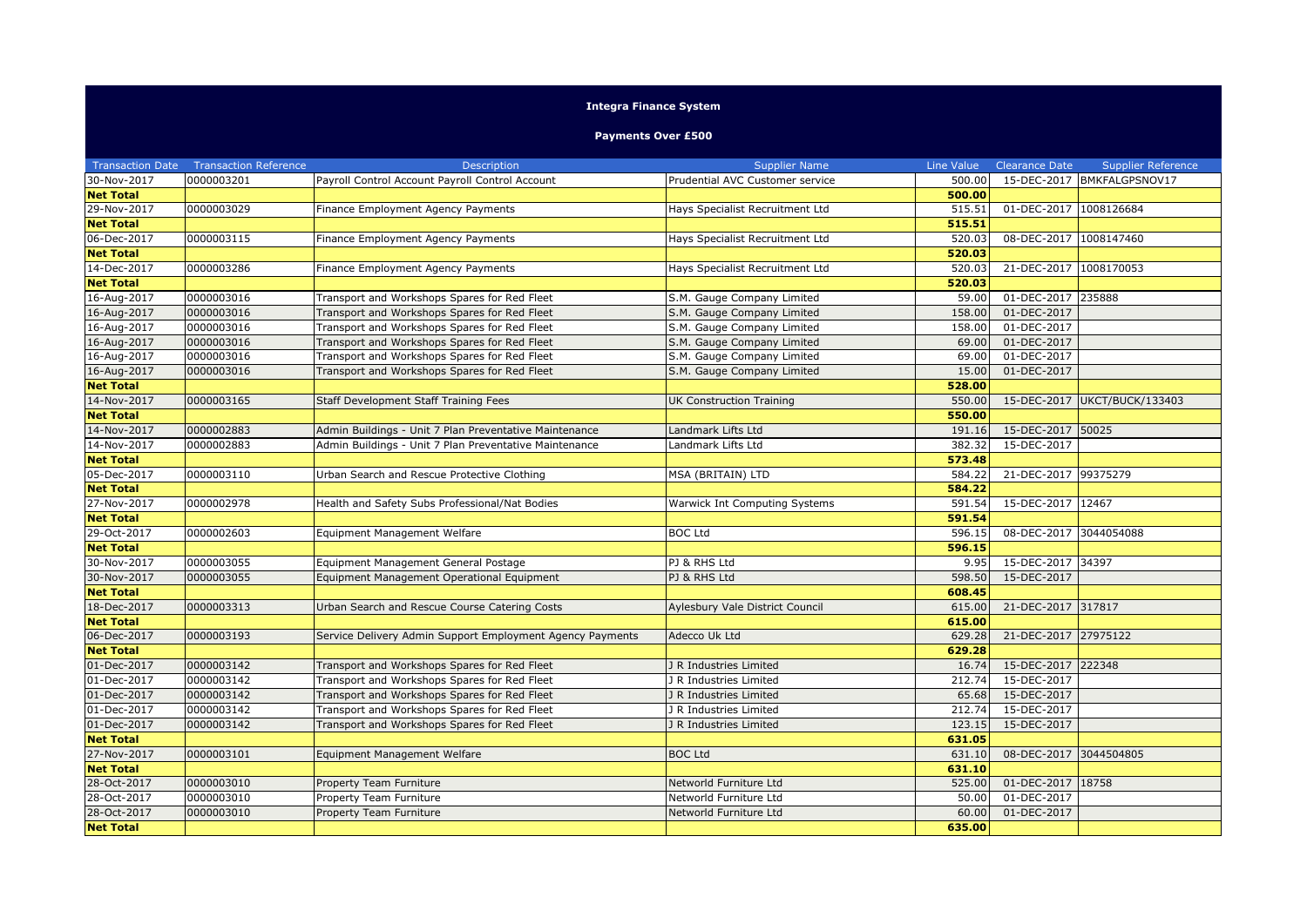| 23-Sep-2017      | 0000003021 | Staff Development Staff Training Fees                     | Holiday Inn Aylesbury         | 641.67 | 08-DEC-2017 51095    |                              |
|------------------|------------|-----------------------------------------------------------|-------------------------------|--------|----------------------|------------------------------|
| <b>Net Total</b> |            |                                                           |                               | 641.67 |                      |                              |
| 18-Oct-2017      | 0000002972 | Service Delivery Admin Support Employment Agency Payments | Adecco Uk Ltd                 | 646.76 | 01-DEC-2017 27929295 |                              |
| <b>Net Total</b> |            |                                                           |                               | 646.76 |                      |                              |
| 25-Oct-2017      | 0000002971 | Service Delivery Admin Support Employment Agency Payments | Adecco Uk Ltd                 | 646.76 | 01-DEC-2017          | 27935652                     |
| <b>Net Total</b> |            |                                                           |                               | 646.76 |                      |                              |
| 13-Dec-2017      | 0000003316 | Service Delivery Admin Support Employment Agency Payments | Adecco Uk Ltd                 | 646.76 | 21-DEC-2017 27981821 |                              |
| <b>Net Total</b> |            |                                                           |                               | 646.76 |                      |                              |
| 01-Nov-2017      | 0000002706 | Human Resources Employment Agency Payments                | Adecco Uk Ltd                 | 650.48 | 01-DEC-2017          | 27942226                     |
| <b>Net Total</b> |            |                                                           |                               | 650.48 |                      |                              |
| 09-Nov-2017      | 0000003003 | <b>Insurance Insurance Excess</b>                         | Richard Cross General Builder | 668.54 | 01-DEC-2017 924      |                              |
| <b>Net Total</b> |            |                                                           |                               | 668.54 |                      |                              |
| 14-Nov-2017      | 0000002772 | Admin Buildings - Marlow Plan Preventative Maintenance    | Landmark Lifts Ltd            | 113.05 | 08-DEC-2017 50026    |                              |
| 14-Nov-2017      | 0000002772 | Broughton Fire Station Plan Preventative Maintenance      | Landmark Lifts Ltd            | 113.05 | 08-DEC-2017          |                              |
| 14-Nov-2017      | 0000002772 | Chesham Fire Station Plan Preventative Maintenance        | Landmark Lifts Ltd            | 226.10 | 08-DEC-2017          |                              |
| 14-Nov-2017      | 0000002772 | Admin Buildings - Unit 7 Plan Preventative Maintenance    | Landmark Lifts Ltd            | 226.10 | 08-DEC-2017          |                              |
| <b>Net Total</b> |            |                                                           |                               | 678.30 |                      |                              |
| 13-Nov-2017      | 0000002896 | Transport and Workshops Spares for Red Fleet              | Truckeast Ltd                 | 682.45 | 15-DEC-2017 15077602 |                              |
| <b>Net Total</b> |            |                                                           |                               | 682.45 |                      |                              |
| 30-Nov-2017      | 0000003238 | High Wycombe Fire Station Cleaning Contract Services      | Antac Support Service         | 695.00 | 21-DEC-2017 50803    |                              |
| <b>Net Total</b> |            |                                                           |                               | 695.00 |                      |                              |
| 30-Nov-2017      | 0000003063 | <b>Information Consultancy Fees</b>                       | <b>KB Tech Ltd</b>            | 700.00 | 15-DEC-2017 3065     |                              |
| <b>Net Total</b> |            |                                                           |                               | 700.00 |                      |                              |
| 27-Nov-2017      | 0000002948 | Equipment Management Protective Clothing                  | Safeglove                     | 502.80 | 15-DEC-2017 3877     |                              |
| 27-Nov-2017      | 0000002948 | Equipment Management Protective Clothing                  | Safeglove                     | 234.00 | 15-DEC-2017          |                              |
| <b>Net Total</b> |            |                                                           |                               | 736.80 |                      |                              |
| 27-Oct-2017      | 0000002989 | Admin Buildings - Aerial Sites Consultancy Fees           | Shulmans Llp                  | 6.00   | 08-DEC-2017 304504   |                              |
| 27-Oct-2017      | 0000002989 | Admin Buildings - Aerial Sites Consultancy Fees           | Shulmans Llp                  | 750.00 | 08-DEC-2017          |                              |
| <b>Net Total</b> |            |                                                           |                               | 756.00 |                      |                              |
| 27-Oct-2017      | 0000002988 | Admin Buildings - Aerial Sites Consultancy Fees           | Shulmans Llp                  | 9.00   | 08-DEC-2017 304506   |                              |
| 27-Oct-2017      | 0000002988 | Admin Buildings - Aerial Sites Consultancy Fees           | Shulmans Llp                  | 750.00 | 08-DEC-2017          |                              |
| <b>Net Total</b> |            |                                                           |                               | 759.00 |                      |                              |
| 27-Oct-2017      | 0000002987 | Admin Buildings - Aerial Sites Consultancy Fees           | Shulmans Llp                  | 12.00  |                      | 08-DEC-2017 HEH/SJC/B21703/3 |
| 27-Oct-2017      | 0000002987 | Admin Buildings - Aerial Sites Consultancy Fees           | Shulmans Llp                  | 750.00 | 08-DEC-2017          |                              |
| <b>Net Total</b> |            |                                                           |                               | 762.00 |                      |                              |
| 25-Nov-2017      | 0000002936 | Property Team General Repairs & Maintenance               | <b>Tencer Limited</b>         | 760.20 | 08-DEC-2017 103734   |                              |
| <b>Net Total</b> |            |                                                           |                               | 760.20 |                      |                              |
| 07-Dec-2017      | 0000003180 | Property Team General Repairs & Maintenance               | <b>Instant Doors</b>          | 765.00 | 15-DEC-2017 MK 3885  |                              |
| <b>Net Total</b> |            |                                                           |                               | 765.00 |                      |                              |
| 28-Nov-2017      | 0000003015 | Equipment Management Operational Equipment                | Collins Nets Ltd              | 67.00  | 15-DEC-2017 98014    |                              |
| 28-Nov-2017      | 0000003015 | Equipment Management Operational Equipment                | Collins Nets Ltd              | 69.50  | 15-DEC-2017          |                              |
| 28-Nov-2017      | 0000003015 | Equipment Management Operational Equipment                | Collins Nets Ltd              | 260.00 | 15-DEC-2017          |                              |
| 28-Nov-2017      | 0000003015 | Equipment Management Operational Equipment                | Collins Nets Ltd              | 67.00  | 15-DEC-2017          |                              |
| 28-Nov-2017      | 0000003015 | Equipment Management General Postage                      | Collins Nets Ltd              | 18.00  | 15-DEC-2017          |                              |
| 28-Nov-2017      | 0000003015 | Equipment Management Operational Equipment                | Collins Nets Ltd              | 223.00 | 15-DEC-2017          |                              |
| 28-Nov-2017      | 0000003015 | Equipment Management Operational Equipment                | Collins Nets Ltd              | 69.50  | 15-DEC-2017          |                              |
| <b>Net Total</b> |            |                                                           |                               | 774.00 |                      |                              |
| 29-Nov-2017      | 0000003231 | Human Resources Employment Agency Payments                | Adecco Uk Ltd                 | 777.26 | 15-DEC-2017 27953221 |                              |
| <b>Net Total</b> |            |                                                           |                               | 777.26 |                      |                              |
| 16-Nov-2017      | 0000002901 | Transport and Workshops Spares for Red Fleet              | J R Industries Limited        | 221.76 | 08-DEC-2017 221794   |                              |
| 16-Nov-2017      | 0000002901 | Transport and Workshops Spares for Red Fleet              | J R Industries Limited        | 561.48 | 08-DEC-2017          |                              |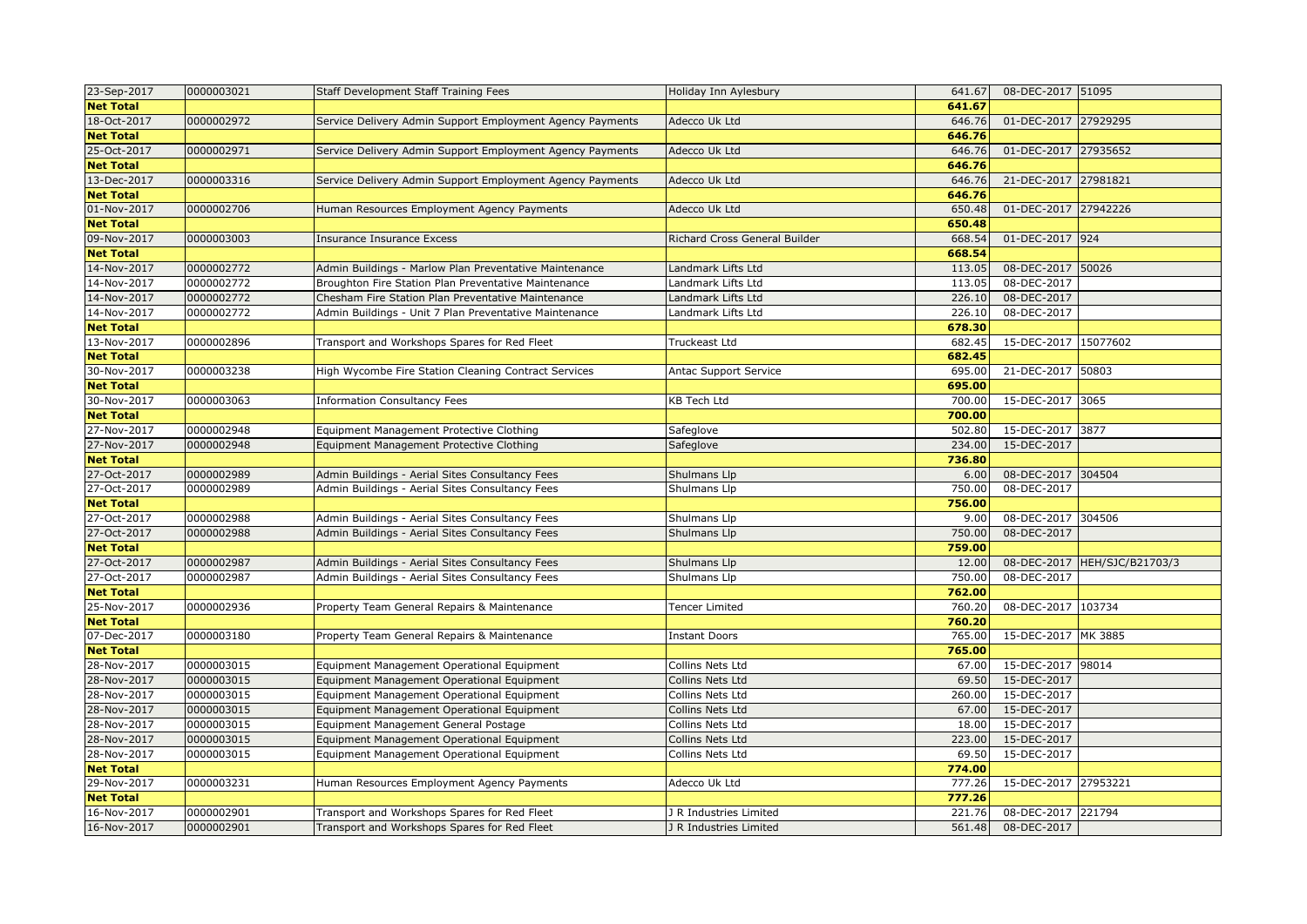| <b>Net Total</b> |            |                                                            |                                        | 783.24 |                                |                                  |
|------------------|------------|------------------------------------------------------------|----------------------------------------|--------|--------------------------------|----------------------------------|
| 21-Nov-2017      | 0000002983 | <b>Finance Consultancy Fees</b>                            | <b>Aylesbury Vale District Council</b> | 790.00 | 01-DEC-2017 319934             |                                  |
| <b>Net Total</b> |            |                                                            |                                        | 790.00 |                                |                                  |
| 27-Nov-2017      | 0000003181 | Amersham Fire Station Plan Preventative Maintenance        | P French                               | 23.00  | 21-DEC-2017 02301              |                                  |
| 27-Nov-2017      | 0000003181 | Stokenchurch Fire Station Plan Preventative Maintenance    | P French                               | 20.00  | 21-DEC-2017                    |                                  |
| 27-Nov-2017      | 0000003181 | High Wycombe Fire Station Plan Preventative Maintenance    | P French                               | 80.00  | 21-DEC-2017                    |                                  |
| 27-Nov-2017      | 0000003181 | Brill Fire Station Plan Preventative Maintenance           | P French                               | 15.00  | 21-DEC-2017                    |                                  |
| 27-Nov-2017      | 0000003181 | Winslow Fire Station Plan Preventative Maintenance         | P French                               | 20.00  | 21-DEC-2017                    |                                  |
| 27-Nov-2017      | 0000003181 | MK West Fire Station Plan Preventative Maintenance         | P French                               | 85.00  | 21-DEC-2017                    |                                  |
| 27-Nov-2017      | 0000003181 | MK West Fire Station Plan Preventative Maintenance         | P French                               | 80.00  | 21-DEC-2017                    |                                  |
| 27-Nov-2017      | 0000003181 | Newport Pagnell Fire Station Plan Preventative Maintenance | P French                               | 30.00  | 21-DEC-2017                    |                                  |
| 27-Nov-2017      | 0000003181 | Broughton Fire Station Plan Preventative Maintenance       | P French                               | 52.00  | 21-DEC-2017                    |                                  |
| 27-Nov-2017      | 0000003181 | Admin Buildings - HQ Plan Preventative Maintenance         | P French                               | 80.00  | 21-DEC-2017                    |                                  |
| 27-Nov-2017      | 0000003181 | Great Missenden Fire Station Plan Preventative Maintenance | P French                               | 23.00  | 21-DEC-2017                    |                                  |
| 27-Nov-2017      | 0000003181 | Gerrards Cross Fire Station Plan Preventative Maintenance  | P French                               | 23.00  | 21-DEC-2017                    |                                  |
| 27-Nov-2017      | 0000003181 | Beaconsfield Fire Station Plan Preventative Maintenance    | P French                               | 35.00  | 21-DEC-2017                    |                                  |
| 27-Nov-2017      | 0000003181 | Princes Risborough Station Plan Preventative Maintenance   | P French                               | 20.00  | 21-DEC-2017                    |                                  |
| 27-Nov-2017      | 0000003181 | Haddenham Fire Station Plan Preventative Maintenance       | P French                               | 52.00  | 21-DEC-2017                    |                                  |
| 27-Nov-2017      | 0000003181 | Waddesdon Fire Station Plan Preventative Maintenance       | P French                               | 15.00  | 21-DEC-2017                    |                                  |
| 27-Nov-2017      | 0000003181 | Buckingham Fire Station Plan Preventative Maintenance      | P French                               | 25.00  | 21-DEC-2017                    |                                  |
| 27-Nov-2017      | 0000003181 | Olney Fire Station Plan Preventative Maintenance           | P French                               | 20.00  | 21-DEC-2017                    |                                  |
| 27-Nov-2017      | 0000003181 | Admin Buildings - Unit 7 Plan Preventative Maintenance     | P French                               | 25.00  | 21-DEC-2017                    |                                  |
| 27-Nov-2017      | 0000003181 | Marlow Fire Station Plan Preventative Maintenance          | P French                               | 52.00  | 21-DEC-2017                    |                                  |
| 27-Nov-2017      | 0000003181 | Chesham Fire Station Plan Preventative Maintenance         | P French                               | 25.00  | 21-DEC-2017                    |                                  |
| <b>Net Total</b> |            |                                                            |                                        | 800.00 |                                |                                  |
| 06-Dec-2017      | 0000003194 | Human Resources Employment Agency Payments                 | Adecco Uk Ltd                          | 815.85 | 15-DEC-2017 27975121           |                                  |
| <b>Net Total</b> |            |                                                            |                                        | 815.85 |                                |                                  |
| 08-Dec-2017      | 0000003355 | Gerrards Cross Fire Station Metered Charges - Water        | Affinity Water                         | 818.78 |                                | 21-DEC-2017 1115032-30CT17-MAR18 |
| <b>Net Total</b> |            |                                                            |                                        | 818.78 |                                |                                  |
| 11-Oct-2017      | 0000003304 | Transport and Workshops Spares for Red Fleet               | Godiva Ltd                             | 1.10   | 21-DEC-2017 17096044           |                                  |
| 11-Oct-2017      | 0000003304 | Transport and Workshops Spares for Red Fleet               | Godiva Ltd                             | 4.63   | 21-DEC-2017                    |                                  |
| 11-Oct-2017      | 0000003304 | Transport and Workshops Spares for Red Fleet               | Godiva Ltd                             | 94.87  | 21-DEC-2017                    |                                  |
| 11-Oct-2017      | 0000003304 | Transport and Workshops Spares for Red Fleet               | Godiva Ltd                             | 12.00  | 21-DEC-2017                    |                                  |
| 11-Oct-2017      | 0000003304 | Transport and Workshops Spares for Red Fleet               | Godiva Ltd                             | 194.29 | 21-DEC-2017                    |                                  |
| 11-Oct-2017      | 0000003304 | Transport and Workshops Spares for Red Fleet               | Godiva Ltd                             | 6.68   | 21-DEC-2017                    |                                  |
| 11-Oct-2017      | 0000003304 | Transport and Workshops Spares for Red Fleet               | Godiva Ltd                             | 420.70 | 21-DEC-2017                    |                                  |
| 11-Oct-2017      | 0000003304 | Transport and Workshops Spares for Red Fleet               | Godiva Ltd                             | 0.53   | 21-DEC-2017                    |                                  |
| 11-Oct-2017      | 0000003304 | Transport and Workshops Spares for Red Fleet               | Godiva Ltd                             | 102.51 | 21-DEC-2017                    |                                  |
| 11-Oct-2017      | 0000003304 | Transport and Workshops Spares for Red Fleet               | Godiva Ltd                             | 1.92   | 21-DEC-2017                    |                                  |
| <b>Net Total</b> |            |                                                            |                                        | 839.23 |                                |                                  |
| 14-Nov-2017      | 0000002864 | Equipment Management Uniforms                              | <b>Giffard Newton</b>                  | 23.28  | 08-DEC-2017 2042972            |                                  |
| 14-Nov-2017      | 0000002864 | <b>Equipment Management Uniforms</b>                       | <b>Giffard Newton</b>                  | 567.11 | 08-DEC-2017                    |                                  |
| 14-Nov-2017      | 0000002864 | <b>Equipment Management Uniforms</b>                       | Giffard Newton                         | 22.26  | 08-DEC-2017                    |                                  |
| 14-Nov-2017      | 0000002864 | <b>Equipment Management Uniforms</b>                       | Giffard Newton                         | 68.46  | 08-DEC-2017                    |                                  |
| 14-Nov-2017      | 0000002864 | <b>Equipment Management Uniforms</b>                       | Giffard Newton                         | 178.09 | 08-DEC-2017                    |                                  |
| <b>Net Total</b> |            |                                                            |                                        | 859.20 |                                |                                  |
| 30-Nov-2017      | 0000003150 | Transport and Workshops Insurance                          | Truckeast Ltd                          | 859.97 | 15-DEC-2017 11713780           |                                  |
| <b>Net Total</b> |            |                                                            |                                        | 859.97 |                                |                                  |
| 28-Nov-2017      | 0000003037 | Prevention Community Safety Charges                        | The Purple Company                     | 875.00 | 15-DEC-2017 12076              |                                  |
| <b>Net Total</b> |            |                                                            |                                        | 875.00 |                                |                                  |
| 12-Dec-2017      | 0000003330 | Staff Development Staff Training Fees                      | The Watt Associates                    |        | 230.60 21-DEC-2017 BMKFRS11/17 |                                  |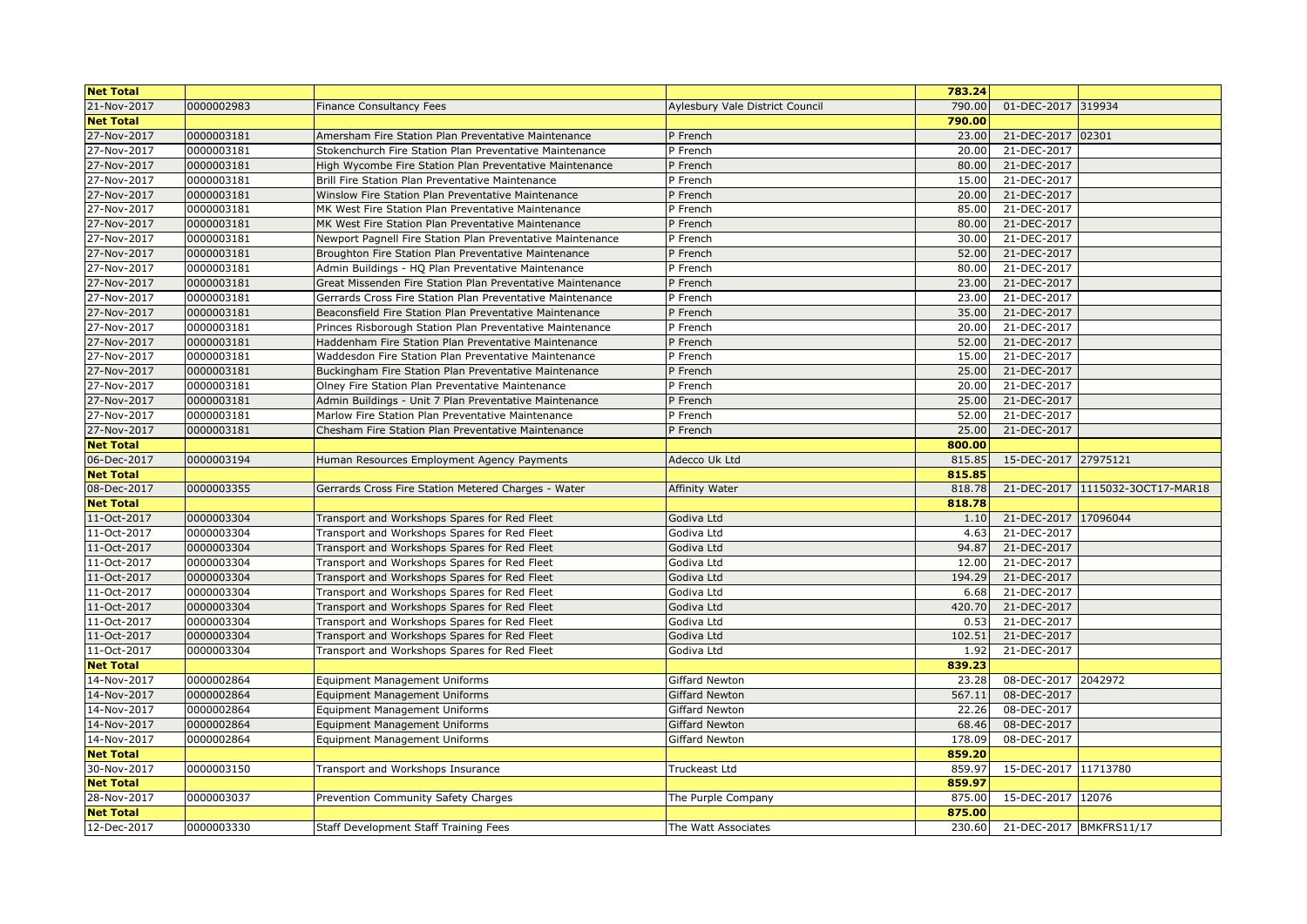| 12-Dec-2017      | 0000003330 | Staff Development Staff Training Fees                      | The Watt Associates                   | 700.00   | 21-DEC-2017           |                             |
|------------------|------------|------------------------------------------------------------|---------------------------------------|----------|-----------------------|-----------------------------|
| <b>Net Total</b> |            |                                                            |                                       | 930.60   |                       |                             |
| 15-Nov-2017      | 0000002796 | Capital Works                                              | <b>XMA Ltd</b>                        | 937.20   | 01-DEC-2017           | CB80336                     |
| <b>Net Total</b> |            |                                                            |                                       | 937.20   |                       |                             |
| 23-Nov-2017      | 0000002979 | Transport and Workshops Vehicle Installation               | TyrePal Ltd (Wheel Solutions)         | 978.00   | 01-DEC-2017           | 2309                        |
| <b>Net Total</b> |            |                                                            |                                       | 978.00   |                       |                             |
| 16-Nov-2017      | 0000002910 | <b>ICT Computer Software</b>                               | Dotted Eyes Ltd T/A Miso              | 1,020.00 | 01-DEC-2017           | 20021                       |
| <b>Net Total</b> |            |                                                            |                                       | 1,020.00 |                       |                             |
| 24-Nov-2017      | 0000002990 | Amersham Fire Station Plan Preventative Maintenance        | H2O Environmental Services Ltd        | 50.00    | 15-DEC-2017           | 10323                       |
| 24-Nov-2017      | 0000002990 | Chesham Fire Station Plan Preventative Maintenance         | H2O Environmental Services Ltd        | 50.00    | 15-DEC-2017           |                             |
| 24-Nov-2017      | 0000002990 | Stokenchurch Fire Station Plan Preventative Maintenance    | H2O Environmental Services Ltd        | 50.00    | 15-DEC-2017           |                             |
| 24-Nov-2017      | 0000002990 | High Wycombe Fire Station Plan Preventative Maintenance    | H2O Environmental Services Ltd        | 50.00    | 15-DEC-2017           |                             |
| 24-Nov-2017      | 0000002990 | Admin Buildings - Haddenham Plan Preventative Maintenance  | H2O Environmental Services Ltd        | 50.00    | 15-DEC-2017           |                             |
| 24-Nov-2017      | 0000002990 | Olney Fire Station Plan Preventative Maintenance           | H2O Environmental Services Ltd        | 50.00    | 15-DEC-2017           |                             |
| 24-Nov-2017      | 0000002990 | Buckingham Fire Station Plan Preventative Maintenance      | H2O Environmental Services Ltd        | 50.00    | 15-DEC-2017           |                             |
| 24-Nov-2017      | 0000002990 | Waddesdon Fire Station Plan Preventative Maintenance       | H2O Environmental Services Ltd        | 50.00    | 15-DEC-2017           |                             |
| 24-Nov-2017      | 0000002990 | Aylesbury Fire Station Plan Preventative Maintenance       | H2O Environmental Services Ltd        | 50.00    | 15-DEC-2017           |                             |
| 24-Nov-2017      | 0000002990 | Princes Risborough Station Plan Preventative Maintenance   | H2O Environmental Services Ltd        | 50.00    | 15-DEC-2017           |                             |
| 24-Nov-2017      | 0000002990 | Beaconsfield Fire Station Plan Preventative Maintenance    | H2O Environmental Services Ltd        | 50.00    | 15-DEC-2017           |                             |
| 24-Nov-2017      | 0000002990 | Gerrards Cross Fire Station Plan Preventative Maintenance  | H2O Environmental Services Ltd        | 50.00    | 15-DEC-2017           |                             |
| 24-Nov-2017      | 0000002990 | Great Missenden Fire Station Plan Preventative Maintenance | H2O Environmental Services Ltd        | 50.00    | 15-DEC-2017           |                             |
| 24-Nov-2017      | 0000002990 | Admin Buildings - HQ Plan Preventative Maintenance         | H2O Environmental Services Ltd        | 50.00    | 15-DEC-2017           |                             |
| 24-Nov-2017      | 0000002990 | Admin Buildings - Marlow Plan Preventative Maintenance     | H2O Environmental Services Ltd        | 50.00    | 15-DEC-2017           |                             |
| 24-Nov-2017      | 0000002990 | Broughton Fire Station Plan Preventative Maintenance       | H2O Environmental Services Ltd        | 50.00    | 15-DEC-2017           |                             |
| 24-Nov-2017      | 0000002990 | Newport Pagnell Fire Station Plan Preventative Maintenance | H2O Environmental Services Ltd        | 50.00    | 15-DEC-2017           |                             |
| 24-Nov-2017      | 0000002990 | MK West Fire Station Plan Preventative Maintenance         | <b>H2O Environmental Services Ltd</b> | 50.00    | 15-DEC-2017           |                             |
| 24-Nov-2017      | 0000002990 | MK West Fire Station Plan Preventative Maintenance         | H2O Environmental Services Ltd        | 50.00    | 15-DEC-2017           |                             |
| 24-Nov-2017      | 0000002990 | Winslow Fire Station Plan Preventative Maintenance         | H2O Environmental Services Ltd        | 50.00    | 15-DEC-2017           |                             |
| 24-Nov-2017      | 0000002990 | Brill Fire Station Plan Preventative Maintenance           | H2O Environmental Services Ltd        | 50.00    | 15-DEC-2017           |                             |
| <b>Net Total</b> |            |                                                            |                                       | 1,050.00 |                       |                             |
| 30-Nov-2017      | 0000003140 | Urban Search and Rescue Uniforms                           | Medtree                               | 637.14   | 15-DEC-2017           | 0000272163                  |
| 30-Nov-2017      | 0000003140 | Urban Search and Rescue Uniforms                           | Medtree                               | 424.76   | 15-DEC-2017           |                             |
| <b>Net Total</b> |            |                                                            |                                       | 1.061.90 |                       |                             |
| 11-Dec-2017      | 0000003270 | Transport and Workshops Spares for Red Fleet               | Truckeast Ltd                         | 1,095.95 | 15-DEC-2017 15077941  |                             |
| <b>Net Total</b> |            |                                                            |                                       | 1,095.95 |                       |                             |
| 16-Oct-2017      | 0000003095 | Transport and Workshops Spares for Red Fleet               | Truckeast Ltd                         | 1,152.09 | 08-DEC-2017 15077235  |                             |
| <b>Net Total</b> |            |                                                            |                                       | 1,152.09 |                       |                             |
| 08-Dec-2017      | 0000003196 | Transport and Workshops Employment Agency Payments         | Truckeast Ltd                         | 1,155.00 | 21-DEC-2017 11697186  |                             |
| <b>Net Total</b> |            |                                                            |                                       | 1,155.00 |                       |                             |
| 25-Nov-2017      | 0000002997 | <b>Equipment Management Uniforms</b>                       | MWUK T/A Dimensions                   | 156.26   |                       | 08-DEC-2017 OLSINV/04628972 |
| 25-Nov-2017      | 0000002997 | <b>Equipment Management Uniforms</b>                       | <b>MWUK T/A Dimensions</b>            | 204.34   | 08-DEC-2017           |                             |
| 25-Nov-2017      | 0000002997 | <b>Equipment Management Uniforms</b>                       | <b>MWUK T/A Dimensions</b>            | 54.09    | 08-DEC-2017           |                             |
| 25-Nov-2017      | 0000002997 | <b>Equipment Management Uniforms</b>                       | <b>MWUK T/A Dimensions</b>            | 84.78    | 08-DEC-2017           |                             |
| 25-Nov-2017      | 0000002997 | <b>Equipment Management Uniforms</b>                       | <b>MWUK T/A Dimensions</b>            | 222.37   | 08-DEC-2017           |                             |
| 25-Nov-2017      | 0000002997 | <b>Equipment Management Uniforms</b>                       | <b>MWUK T/A Dimensions</b>            | 222.37   | 08-DEC-2017           |                             |
| 25-Nov-2017      | 0000002997 | Equipment Management Uniforms                              | MWUK T/A Dimensions                   | 222.37   | 08-DEC-2017           |                             |
| <b>Net Total</b> |            |                                                            |                                       | 1,166.58 |                       |                             |
| 16-Nov-2017      | 0000002799 | Prevention Community Safety Charges                        | Thomas Kneale & Co Ltd                | 304.04   | 01-DEC-2017 TK 120022 |                             |
| 16-Nov-2017      | 0000002799 | Prevention Community Safety Charges                        | Thomas Kneale & Co Ltd                | 227.40   | 01-DEC-2017           |                             |
| 16-Nov-2017      | 0000002799 | Prevention Community Safety Charges                        | Thomas Kneale & Co Ltd                | 659.00   | 01-DEC-2017           |                             |
| <b>Net Total</b> |            |                                                            |                                       | 1,190.44 |                       |                             |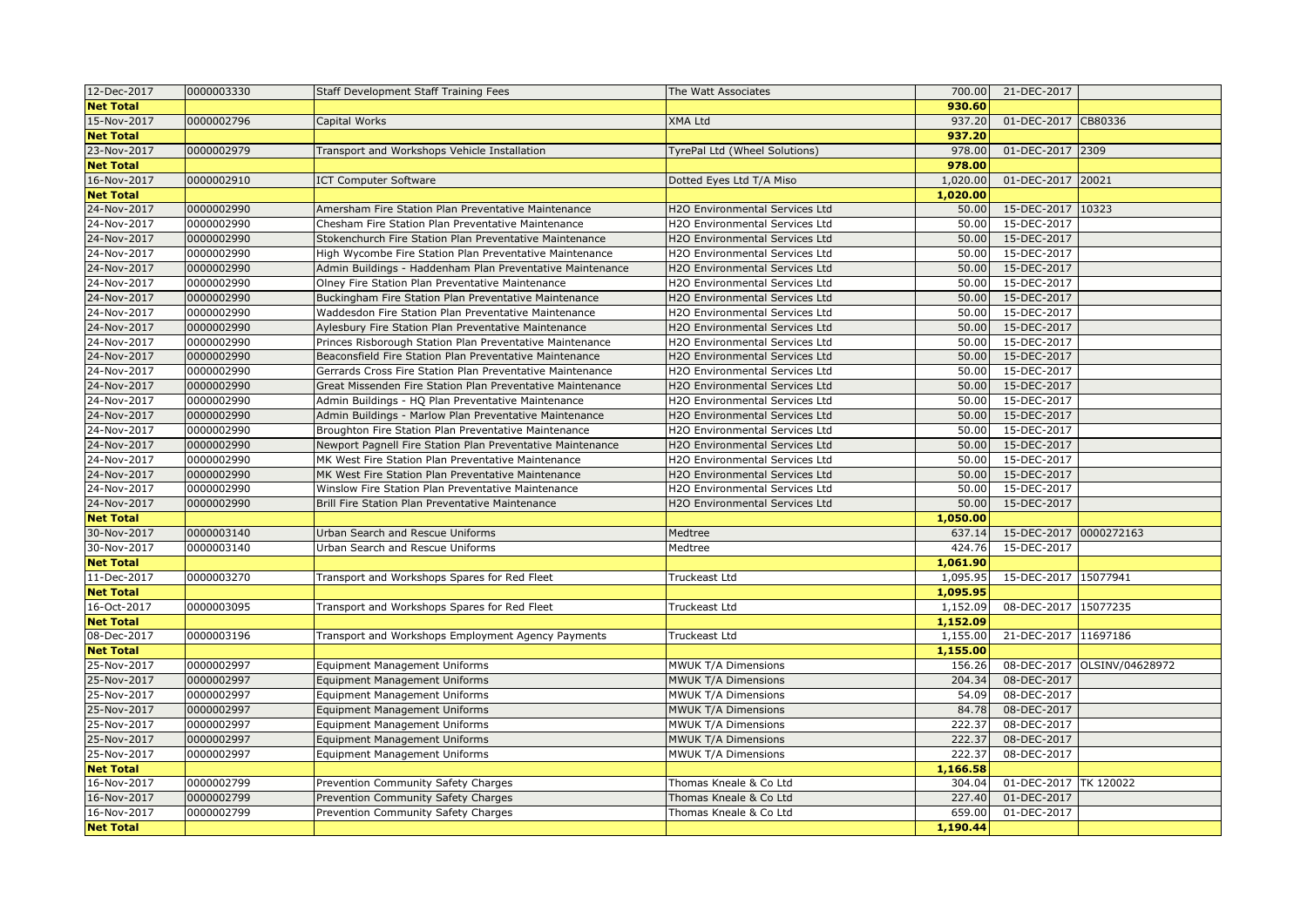| 20-Mar-2017      | 0000003190 | Finance Technical Publication                           | Cipfa Business Ltd              | 1,200.00 | 15-DEC-2017 3126952     |  |
|------------------|------------|---------------------------------------------------------|---------------------------------|----------|-------------------------|--|
| <b>Net Total</b> |            |                                                         |                                 | 1,200.00 |                         |  |
| 15-Nov-2017      | 0000002794 | Capital Works                                           | XMA Ltd                         | 1,203.00 | 01-DEC-2017 CB88567     |  |
| <b>Net Total</b> |            |                                                         |                                 | 1,203.00 |                         |  |
| 25-Nov-2017      | 0000002934 | Property Team General Repairs & Maintenance             | <b>Tencer Limited</b>           | 1,234.30 | 01-DEC-2017 103737      |  |
| <b>Net Total</b> |            |                                                         |                                 | 1,234.30 |                         |  |
| 09-Nov-2017      | 0000002784 | Transport and Workshops Spares for Red Fleet            | Truckeast Ltd                   | 1,278.49 | 08-DEC-2017 15077567    |  |
| <b>Net Total</b> |            |                                                         |                                 | 1,278.49 |                         |  |
| 23-Sep-2017      | 0000003023 | Staff Development Staff Training Fees                   | Holiday Inn Aylesbury           | 1,282.75 | 01-DEC-2017 51095A      |  |
| 23-Sep-2017      | 0000003023 | Staff Development Staff Training Fees                   | Holiday Inn Aylesbury           | 3.53     | 01-DEC-2017             |  |
| <b>Net Total</b> |            |                                                         |                                 | 1,286.28 |                         |  |
| 05-Dec-2017      | 0000003114 | <b>ICT Computer Hardware</b>                            | <b>XMA Ltd</b>                  | 1,314.60 | 15-DEC-2017 CE37441     |  |
| <b>Net Total</b> |            |                                                         |                                 | 1,314.60 |                         |  |
| 14-Nov-2017      | 0000002902 | Equipment Management Operational Equipment              | Delta Fire Ltd                  | 985.00   | 08-DEC-2017 63345       |  |
| 14-Nov-2017      | 0000002902 | Equipment Management Operational Equipment              | Delta Fire Ltd                  | 380.00   | 08-DEC-2017             |  |
| <b>Net Total</b> |            |                                                         |                                 | 1,365.00 |                         |  |
| 31-Oct-2017      | 0000003221 | Broughton Fire Station Cleaning Contract Services       | Ever Brite Cleaning Services    | 368.08   | 21-DEC-2017 13310       |  |
| 31-Oct-2017      | 0000003221 | Winslow Fire Station Cleaning Contract Services         | Ever Brite Cleaning Services    | 79.62    | 21-DEC-2017             |  |
| 31-Oct-2017      | 0000003221 | MK West Fire Station Cleaning Contract Services         | Ever Brite Cleaning Services    | 319.56   | 21-DEC-2017             |  |
| 31-Oct-2017      | 0000003221 | MK West Fire Station Cleaning Contract Services         | Ever Brite Cleaning Services    | 319.56   | 21-DEC-2017             |  |
| 31-Oct-2017      | 0000003221 | Buckingham Fire Station Cleaning Contract Services      | Ever Brite Cleaning Services    | 198.25   | 21-DEC-2017             |  |
| 31-Oct-2017      | 0000003221 | Newport Pagnell Fire Station Cleaning Contract Services | Ever Brite Cleaning Services    | 186.12   | 21-DEC-2017             |  |
| 31-Oct-2017      | 0000003221 | Waddesdon Fire Station Cleaning Contract Services       | Ever Brite Cleaning Services    | 73.62    | 21-DEC-2017             |  |
| <b>Net Total</b> |            |                                                         |                                 | 1,544.81 |                         |  |
| 30-Nov-2017      | 0000003219 | Broughton Fire Station Cleaning Contract Services       | Ever Brite Cleaning Services    | 368.08   | 21-DEC-2017 13783       |  |
| 30-Nov-2017      | 0000003219 | MK West Fire Station Cleaning Contract Services         | Ever Brite Cleaning Services    | 319.56   | 21-DEC-2017             |  |
| 30-Nov-2017      | 0000003219 | Newport Pagnell Fire Station Cleaning Contract Services | Ever Brite Cleaning Services    | 186.12   | 21-DEC-2017             |  |
| 30-Nov-2017      | 0000003219 | Waddesdon Fire Station Cleaning Contract Services       | Ever Brite Cleaning Services    | 73.59    | 21-DEC-2017             |  |
| 30-Nov-2017      | 0000003219 | Winslow Fire Station Cleaning Contract Services         | Ever Brite Cleaning Services    | 79.63    | 21-DEC-2017             |  |
| 30-Nov-2017      | 0000003219 | MK West Fire Station Cleaning Contract Services         | Ever Brite Cleaning Services    | 319.58   | 21-DEC-2017             |  |
| 30-Nov-2017      | 0000003219 | Buckingham Fire Station Cleaning Contract Services      | Ever Brite Cleaning Services    | 198.25   | 21-DEC-2017             |  |
| <b>Net Total</b> |            |                                                         |                                 | 1,544.81 |                         |  |
| 01-Dec-2017      | 0000003058 | Finance Statutory Publication Costs                     | Cipfa Business Ltd              | 1,590.00 | 08-DEC-2017 3131158     |  |
| <b>Net Total</b> |            |                                                         |                                 | 1,590.00 |                         |  |
| 23-Sep-2017      | 0000003022 | Staff Development Staff Training Fees                   | Holiday Inn Aylesbury           | 1,625.00 | 08-DEC-2017 521         |  |
| <b>Net Total</b> |            |                                                         |                                 | 1,625.00 |                         |  |
| 26-Oct-2017      | 0000003107 | Transport and Workshops Spares for Red Fleet            | Truckeast Ltd                   | 1,645.54 | 08-DEC-2017 11694831    |  |
| <b>Net Total</b> |            |                                                         |                                 | 1,645.54 |                         |  |
| 02-Nov-2017      | 0000002750 | Admin Buildings - Aerial Sites Consultancy Fees         | Hub Telecoms Consultancy Ltd    | 1,650.00 | 15-DEC-2017 000031      |  |
| <b>Net Total</b> |            |                                                         |                                 | 1,650.00 |                         |  |
| 13-Nov-2017      | 0000002931 | Transport and Workshops Car Leasing                     | Lex Autolease Ltd               | 319.71   | 15-DEC-2017  IRIN579421 |  |
| 13-Nov-2017      | 0000002931 | Transport and Workshops Car Leasing                     | Lex Autolease Ltd               | 1,547.83 | 15-DEC-2017             |  |
| <b>Net Total</b> |            |                                                         |                                 | 1,867.54 |                         |  |
| 24-Nov-2017      | 0000002955 | Capital Works                                           | <b>Electrical Services Hbb</b>  | 1,770.00 | 08-DEC-2017 1293        |  |
| <b>Net Total</b> |            |                                                         |                                 | 1,770.00 |                         |  |
| 27-Nov-2017      | 0000003012 | Finance Employment Agency Payments                      | Hays Specialist Recruitment Ltd | 1,780.00 | 01-DEC-2017 1008114777  |  |
| <b>Net Total</b> |            |                                                         |                                 | 1,780.00 |                         |  |
| 05-Dec-2017      | 0000003116 | Finance Employment Agency Payments                      | Hays Specialist Recruitment Ltd | 1,780.00 | 08-DEC-2017 1008138765  |  |
| <b>Net Total</b> |            |                                                         |                                 | 1,780.00 |                         |  |
| 11-Dec-2017      | 0000003223 | Finance Employment Agency Payments                      | Hays Specialist Recruitment Ltd | 1,780.00 | 15-DEC-2017 1008155025  |  |
| <b>Net Total</b> |            |                                                         |                                 | 1,780.00 |                         |  |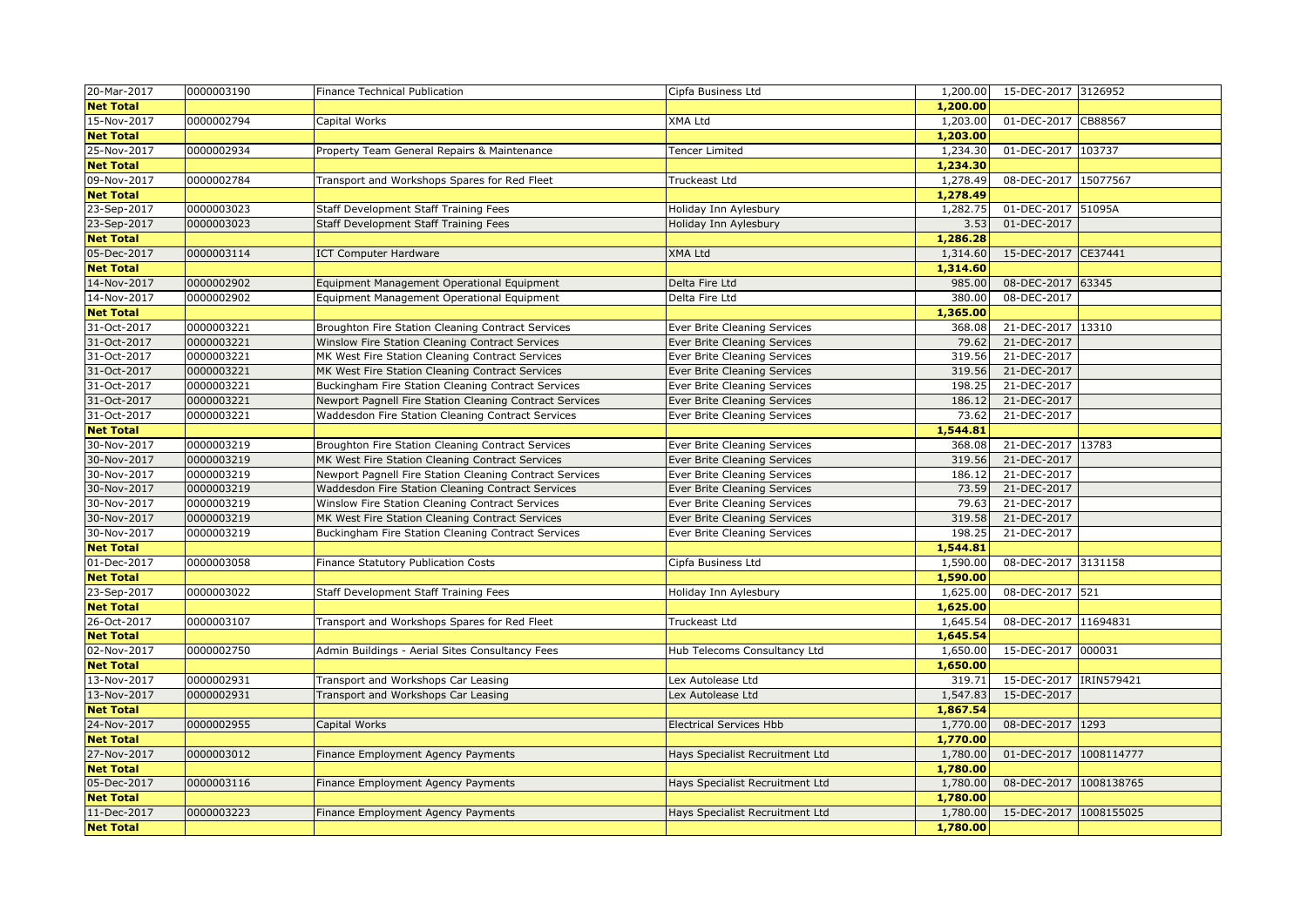|                                                                                                                        |          |                        | 21-DEC-2017 1008179683    |
|------------------------------------------------------------------------------------------------------------------------|----------|------------------------|---------------------------|
| <b>Net Total</b>                                                                                                       | 1,780.00 |                        |                           |
| 20-Nov-2017<br>0000002914<br>Capital Works<br>Pagnell Property Maintenance Ltd                                         | 1,846.00 | 01-DEC-2017 P0006157   |                           |
| <b>Net Total</b>                                                                                                       | 1,846.00 |                        |                           |
| 24-Nov-2017<br>0000002986<br>Transport and Workshops Diesel Oil - Gas Oil<br>WFL (UK) Ltd Hall Fuels                   | 1,882.75 | 01-DEC-2017 109730296  |                           |
| <b>Net Total</b>                                                                                                       | 1,882.75 |                        |                           |
| 15-Nov-2017<br>0000003027<br>Urban Search and Rescue Other Training<br>One Time Vendors                                | 1,940.00 | 01-DEC-2017 76501      |                           |
| <b>Net Total</b>                                                                                                       | 1,940.00 |                        |                           |
| 27-Oct-2017<br>0000003228<br>Transport and Workshops Diesel Oil - Gas Oil<br>WFL (UK) Ltd Hall Fuels                   | 1,946.80 | 15-DEC-2017            | 109659091                 |
| <b>Net Total</b>                                                                                                       | 1,946.80 |                        |                           |
| 27-Oct-2017<br>0000003229<br>WFL (UK) Ltd Hall Fuels<br>Transport and Workshops Diesel Oil - Gas Oil                   | 1,946.80 | 15-DEC-2017 109659092  |                           |
| <b>Net Total</b>                                                                                                       | 1,946.80 |                        |                           |
| 12-Sep-2017<br>0000003271<br>Capital Works<br>County Glass And Glazing                                                 | 2,065.00 | 15-DEC-2017 9893       |                           |
| <b>Net Total</b>                                                                                                       | 2,065.00 |                        |                           |
| 04-Aug-2017<br>0000003014<br>Health and Safety Consultancy Fees<br>Fire and Risk Managment Service Support             | 2,100.00 | 01-DEC-2017 00365/1    |                           |
| <b>Net Total</b>                                                                                                       | 2,100.00 |                        |                           |
| 15-Dec-2017<br>0000003323<br>Transport and Workshops Vehicle Installation<br>WFL (UK) Ltd Hall Fuels                   | 2,249.40 | 21-DEC-2017 109788610  |                           |
| <b>Net Total</b>                                                                                                       | 2,249.40 |                        |                           |
| 0000003148<br>29-Nov-2017<br>Transport and Workshops Car Leasing<br>Lex Autolease Ltd                                  | 1,974.06 | 15-DEC-2017 RAIN260391 |                           |
| 29-Nov-2017<br>0000003148<br>Transport and Workshops Contracted Maintenance<br>Lex Autolease Ltd                       | 505.30   | 15-DEC-2017            |                           |
| <b>Net Total</b>                                                                                                       | 2,479.36 |                        |                           |
| 24-Nov-2017<br>0000002984<br>Transport and Workshops Diesel Oil - Gas Oil<br>WFL (UK) Ltd Hall Fuels                   | 2,277.92 | 01-DEC-2017 109730298  |                           |
| <b>Net Total</b>                                                                                                       | 2,277.92 |                        |                           |
| 17-Nov-2017<br>0000002976<br>Transport and Workshops Spares for Red Fleet<br>Rosenbauer Uk Plc                         | 2,431.07 | 01-DEC-2017 8791       |                           |
| <b>Net Total</b>                                                                                                       | 2,431.07 |                        |                           |
| 14-Nov-2017<br>0000003036<br><b>Equipment Management Uniforms</b><br>Jolly Safety Equipment Ltd                        | 2,440.00 |                        | 08-DEC-2017 UK-17-0000382 |
| 0000003036<br>14-Nov-2017<br>Equipment Management General Postage<br>Jolly Safety Equipment Ltd                        | 52.00    | 08-DEC-2017            |                           |
| <b>Net Total</b>                                                                                                       | 2,492.00 |                        |                           |
| 0000003141<br>30-Nov-2017<br>Capital Works<br>Sigma Security Devices Ltd                                               | 2,500.00 | 15-DEC-2017 13249      |                           |
| <b>Net Total</b>                                                                                                       | 2,500.00 |                        |                           |
| 04-Dec-2017<br>0000003046<br>Rosenbauer Uk Plc<br>Transport and Workshops Spares for Red Fleet                         | 2,500.25 | 15-DEC-2017 8850       |                           |
| <b>Net Total</b>                                                                                                       | 2,500.25 |                        |                           |
| 22-Nov-2017<br>0000002916<br>Marlow Fire Station Plan Preventative Maintenance<br><b>Antac Support Service</b>         | 574.69   | 15-DEC-2017 50553      |                           |
| 0000002916<br>22-Nov-2017<br>High Wycombe Fire Station Plan Preventative Maintenance<br>Antac Support Service          | 866.50   | 15-DEC-2017            |                           |
| 22-Nov-2017<br>0000002916<br>Beaconsfield Fire Station Plan Preventative Maintenance<br>Antac Support Service          | 496.03   | 15-DEC-2017            |                           |
| 22-Nov-2017<br>0000002916<br>Amersham Fire Station Plan Preventative Maintenance<br>Antac Support Service              | 229.79   | 15-DEC-2017            |                           |
| 22-Nov-2017<br>0000002916<br>Gerrards Cross Fire Station Plan Preventative Maintenance<br><b>Antac Support Service</b> | 235.05   | 15-DEC-2017            |                           |
| 22-Nov-2017<br>0000002916<br>Property Team Plan Preventative Maintenance<br><b>Antac Support Service</b>               | 115.69   | 15-DEC-2017            |                           |
| <b>Net Total</b>                                                                                                       | 2,517.75 |                        |                           |
| 08-Nov-2017<br>0000002970<br>Adecco Uk Ltd<br>Service Delivery Admin Support Employment Agency Payments                | 2,523.00 | 01-DEC-2017 27942814   |                           |
| <b>Net Total</b>                                                                                                       | 2,523.00 |                        |                           |
| 24-Nov-2017<br>0000002985<br>Transport and Workshops Diesel Oil - Gas Oil<br>WFL (UK) Ltd Hall Fuels                   | 2,525.52 | 08-DEC-2017 109730297  |                           |
| <b>Net Total</b>                                                                                                       | 2,525.52 |                        |                           |
| 0000003226<br>13-Nov-2017<br>Transport and Workshops Diesel Oil - Gas Oil<br>WFL (UK) Ltd Hall Fuels                   | 2,633.84 | 15-DEC-2017 109699167  |                           |
| <b>Net Total</b>                                                                                                       | 2,633.84 |                        |                           |
| 0000003119<br>06-Dec-2017<br><b>ICT Computer Software</b><br>Cadcorp                                                   | 605.00   | 15-DEC-2017 SVO026557  |                           |
| 06-Dec-2017<br>0000003119<br><b>ICT Computer Software</b><br>Cadcorp                                                   | 2,105.00 | 15-DEC-2017            |                           |
| <b>Net Total</b>                                                                                                       | 2,710.00 |                        |                           |
| 0000003227<br>13-Nov-2017<br>Transport and Workshops Diesel Oil - Gas Oil<br>WFL (UK) Ltd Hall Fuels                   | 2,733.23 | 15-DEC-2017 109699842  |                           |
| <b>Net Total</b>                                                                                                       | 2,733.23 |                        |                           |
| 0000003202<br>01-Dec-2017<br><b>ICT Main Communications</b><br>Daisy Telecoms Ltd                                      | 2,777.60 | 15-DEC-2017 7495920    |                           |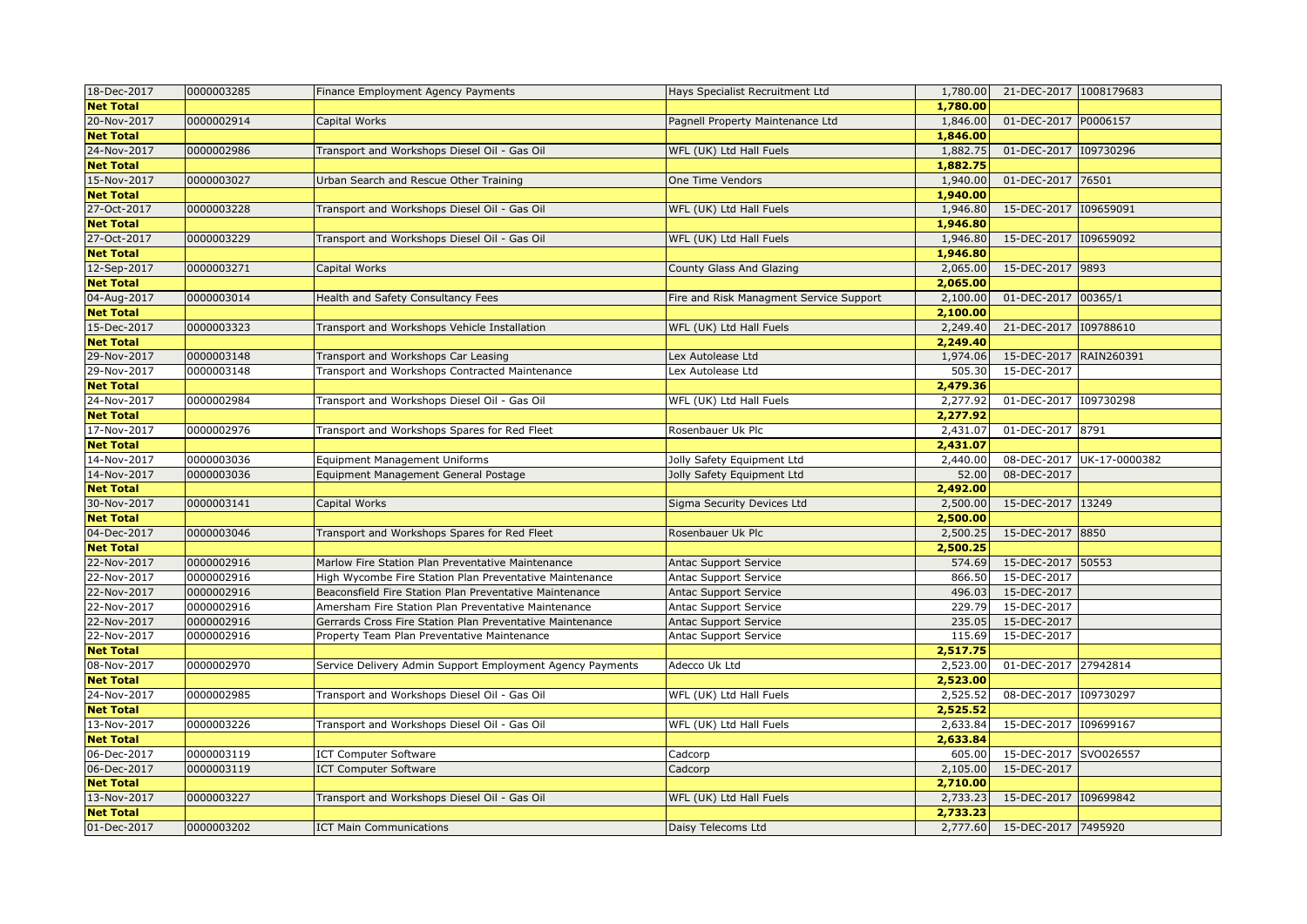| <b>Net Total</b> |            |                                                |                                    | 2,777.60 |                         |                          |
|------------------|------------|------------------------------------------------|------------------------------------|----------|-------------------------|--------------------------|
| 16-Nov-2017      | 0000002894 | Equipment Management Welfare                   | Speedings Limited                  | 3,104.72 | 15-DEC-2017             | 50420                    |
| <b>Net Total</b> |            |                                                |                                    | 3,104.72 |                         |                          |
| 27-Nov-2017      | 0000003145 | <b>ICT Computer Software</b>                   | Insight Direct (Uk) Ltd            | 680.00   | 15-DEC-2017 3653304     |                          |
| 27-Nov-2017      | 0000003145 | <b>ICT Computer Software</b>                   | Insight Direct (Uk) Ltd            | 2,720.00 | 15-DEC-2017             |                          |
| <b>Net Total</b> |            |                                                |                                    | 3,400.00 |                         |                          |
| 29-Nov-2017      | 0000003149 | Transport and Workshops Contracted Maintenance | Lex Autolease Ltd                  | 467.94   | 15-DEC-2017 RAIN260388  |                          |
| 29-Nov-2017      | 0000003149 | Transport and Workshops Car Leasing            | Lex Autolease Ltd                  | 3,540.24 | 15-DEC-2017             |                          |
| <b>Net Total</b> |            |                                                |                                    | 4,008.18 |                         |                          |
| 04-Dec-2017      | 0000003038 | Admin Buildings - HQ Electricity               | <b>Haven Power</b>                 | 3,652.08 |                         | 08-DEC-2017 IN1102654438 |
| <b>Net Total</b> |            |                                                |                                    | 3,652.08 |                         |                          |
| 16-Dec-2017      | 0000003297 | Staff Development Staff Training Fees          | Strategic Management Development   | 82.35    | 21-DEC-2017 1330        |                          |
| 16-Dec-2017      | 0000003297 | Staff Development Staff Training Fees          | Strategic Management Development   | 462.00   | 21-DEC-2017             |                          |
| 16-Dec-2017      | 0000003297 | Staff Development Staff Training Fees          | Strategic Management Development   | 3,000.00 | 21-DEC-2017             |                          |
| 16-Dec-2017      | 0000003297 | Staff Development Staff Training Fees          | Strategic Management Development   | 300.00   | 21-DEC-2017             |                          |
| <b>Net Total</b> |            |                                                |                                    | 3,844.35 |                         |                          |
| 03-Dec-2017      | 0000003169 | <b>ICT Main Communications</b>                 | EE Ltd                             | 4,058.18 | 15-DEC-2017 01267592434 |                          |
| <b>Net Total</b> |            |                                                |                                    | 4,058.18 |                         |                          |
| 29-Nov-2017      | 0000003147 | Equipment Management PPE Repairs               | Bristol Uniform Limited (Care A/C) | 4,216.52 | 15-DEC-2017 417826      |                          |
| <b>Net Total</b> |            |                                                |                                    | 4,216.52 |                         |                          |
| 30-Nov-2017      | 0000003102 | Human Resources Occupational Health Nurse Sess | M.K. Occupational Health           | 4,241.66 | 15-DEC-2017 90207       |                          |
| <b>Net Total</b> |            |                                                |                                    | 4,241.66 |                         |                          |
| 27-Nov-2017      | 0000002980 | Staff Development Staff Training Fees          | Strategic Management Development   | 82.35    | 15-DEC-2017 1327        |                          |
| 27-Nov-2017      | 0000002980 | Staff Development Staff Training Fees          | Strategic Management Development   | 300.00   | 15-DEC-2017             |                          |
| 27-Nov-2017      | 0000002980 | Staff Development Staff Training Fees          | Strategic Management Development   | 3,000.00 | 15-DEC-2017             |                          |
| 27-Nov-2017      | 0000002980 | Staff Development Staff Training Fees          | Strategic Management Development   | 420.00   | 15-DEC-2017             |                          |
| 27-Nov-2017      | 0000002980 | Staff Development Staff Training Fees          | Strategic Management Development   | 500.00   | 15-DEC-2017             |                          |
| <b>Net Total</b> |            |                                                |                                    | 4,302.35 |                         |                          |
| 28-Nov-2017      | 0000003011 | Prevention Community Safety Charges            | Fireblitz Extinguisher Ltd         | 4,550.00 | 15-DEC-2017 13191       |                          |
| <b>Net Total</b> |            |                                                |                                    | 4,550.00 |                         |                          |
| 27-Jul-2017      | 0000003370 | Capital Works                                  | Hub Professional Services Ltd      | 5,000.00 | 21-DEC-2017 SI-000314   |                          |
| <b>Net Total</b> |            |                                                |                                    | 5,000.00 |                         |                          |
| 30-Nov-2017      | 0000003361 | <b>Insurance Insurance Excess</b>              | One Time Vendors                   | 5,000.00 | 21-DEC-2017 773724      |                          |
| <b>Net Total</b> |            |                                                |                                    | 5,000.00 |                         |                          |
| 06-Dec-2017      | 0000003344 | Olney Fire Station Gas                         | Gazprom Energy                     | 74.39    | 21-DEC-2017 115285      |                          |
| 06-Dec-2017      | 0000003344 | Beaconsfield Fire Station Gas                  | Gazprom Energy                     | 325.06   | 21-DEC-2017             |                          |
| 06-Dec-2017      | 0000003344 | Gerrards Cross Fire Station Gas                | Gazprom Energy                     | 326.05   | 21-DEC-2017             |                          |
| 06-Dec-2017      | 0000003344 | Admin Buildings - HQ Gas                       | Gazprom Energy                     | 1,055.96 | 21-DEC-2017             |                          |
| 06-Dec-2017      | 0000003344 | Admin Buildings - Marlow Gas                   | Gazprom Energy                     | 404.88   | 21-DEC-2017             |                          |
| 06-Dec-2017      | 0000003344 | Broughton Fire Station Gas                     | Gazprom Energy                     | 260.32   | 21-DEC-2017             |                          |
| 06-Dec-2017      | 0000003344 | Newport Pagnell Fire Station Gas               | Gazprom Energy                     | 149.45   | 21-DEC-2017             |                          |
| 06-Dec-2017      | 0000003344 | MK West Fire Station Gas                       | Gazprom Energy                     | 526.83   | 21-DEC-2017             |                          |
| 06-Dec-2017      | 0000003344 | MK West Fire Station Gas                       | Gazprom Energy                     | 635.70   | 21-DEC-2017             |                          |
| 06-Dec-2017      | 0000003344 | Buckingham Fire Station Gas                    | Gazprom Energy                     | 302.71   | 21-DEC-2017             |                          |
| 06-Dec-2017      | 0000003344 | Winslow Fire Station Gas                       | Gazprom Energy                     | 65.34    | 21-DEC-2017             |                          |
| 06-Dec-2017      | 0000003344 | Waddesdon Fire Station Gas                     | Gazprom Energy                     | 67.62    | 21-DEC-2017             |                          |
| 06-Dec-2017      | 0000003344 | High Wycombe Fire Station Gas                  | Gazprom Energy                     | 549.45   | 21-DEC-2017             |                          |
| 06-Dec-2017      | 0000003344 | Stokenchurch Fire Station Gas                  | Gazprom Energy                     | 86.17    | 21-DEC-2017             |                          |
| 06-Dec-2017      | 0000003344 | Admin Buildings - Haddenham Gas                | Gazprom Energy                     | 206.34   | 21-DEC-2017             |                          |
| 06-Dec-2017      | 0000003344 | Great Missenden Fire Station Gas               | Gazprom Energy                     | 82.41    | 21-DEC-2017             |                          |
| 06-Dec-2017      | 0000003344 | Amersham Fire Station Gas                      | Gazprom Energy                     | 112.66   | 21-DEC-2017             |                          |
|                  |            |                                                |                                    |          |                         |                          |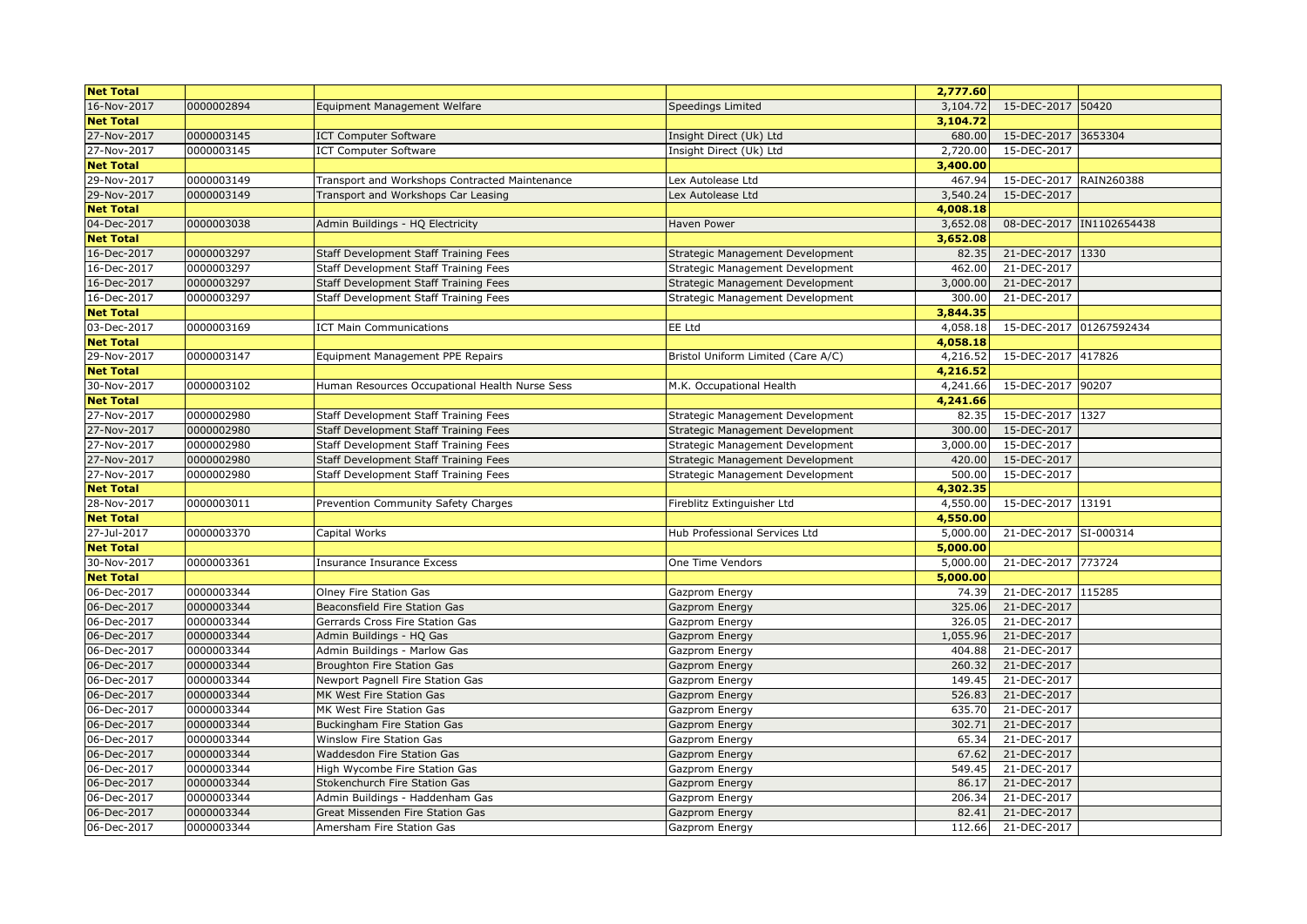| 06-Dec-2017      | 0000003344 | Chesham Fire Station Gas                            | Gazprom Energy                           | 175.35   | 21-DEC-2017             |                |
|------------------|------------|-----------------------------------------------------|------------------------------------------|----------|-------------------------|----------------|
| <b>Net Total</b> |            |                                                     |                                          | 5,406.69 |                         |                |
| 11-Dec-2017      | 0000003195 | <b>ESMCP Consultancy Fees</b>                       | Mott MacDonald Ltd                       | 5,200.00 | 15-DEC-2017  IN00380225 |                |
| <b>Net Total</b> |            |                                                     |                                          | 5,200.00 |                         |                |
| 16-Jun-2017      | 0000003030 | Senior Management Team Subs Professional/Nat Bodies | <b>CFOA Services Ltd</b>                 | 5,248.00 | 08-DEC-2017 CFOA 4647   |                |
| <b>Net Total</b> |            |                                                     |                                          | 5,248.00 |                         |                |
| 28-Nov-2017      | 0000003026 | Staff Development Staff Training Fees               | The Fire Service College Limited         | 375.00   | 15-DEC-2017 811204      |                |
| 28-Nov-2017      | 0000003026 | Staff Development Staff Training Fees               | The Fire Service College Limited         | 2,304.00 | 15-DEC-2017             |                |
| 28-Nov-2017      | 0000003026 | Staff Development Staff Training Fees               | The Fire Service College Limited         | 2,304.00 | 15-DEC-2017             |                |
| 28-Nov-2017      | 0000003026 | Staff Development Staff Training Fees               | The Fire Service College Limited         | 375.00   | 15-DEC-2017             |                |
| <b>Net Total</b> |            |                                                     |                                          | 5,358.00 |                         |                |
| 13-Dec-2017      | 0000000003 | Property Team General Repairs & Maintenance         | Sodexo (P&MMEmployeeBenefits) Cycle Plus | 1,155.00 | 13-DEC-2017 CR3298698   |                |
| <b>Net Total</b> |            |                                                     |                                          | 1,155.00 |                         |                |
| 13-Dec-2017      | 0000003281 | Human Resources Busy Bees Administration            | Sodexo (P&MMEmployeeBenefits) Cycle Plus | 5,475.93 | 13-DEC-2017 3298698     |                |
| <b>Net Total</b> |            |                                                     |                                          | 5,475.93 |                         |                |
| 30-Nov-2017      | 0000003057 | Health and Safety Subs Professional/Nat Bodies      | <b>IHS Global Ltd</b>                    | 5,543.20 | 15-DEC-2017 90484879    |                |
| <b>Net Total</b> |            |                                                     |                                          | 5,543.20 |                         |                |
| 11-Dec-2017      | 0000003173 | Payroll Control Account Childcare Vouchers          | Sodexo P&MM Ltd Childcare Plus           | 6,503.81 | 15-DEC-2017 3381787     |                |
| <b>Net Total</b> |            |                                                     |                                          | 6,503.81 |                         |                |
| 30-Nov-2017      | 0000003109 | Transport and Workshops Employment Agency Payments  | Truckeast Ltd                            | 6,545.00 | 15-DEC-2017 0           |                |
| <b>Net Total</b> |            |                                                     |                                          | 6,545.00 |                         |                |
| 03-Nov-2017      | 0000002872 | Prevention Agency Services                          | Thames Valley Police                     | 6,770.08 | 01-DEC-2017 0044988     |                |
| <b>Net Total</b> |            |                                                     |                                          | 6,770.08 |                         |                |
| 19-Dec-2017      | 0000003349 | Admin Buildings - Aerial Sites Consultancy Fees     | Hub Telecoms Consultancy Ltd             | 7,000.00 | 21-DEC-2017 000040      |                |
| <b>Net Total</b> |            |                                                     |                                          | 7,000.00 |                         |                |
| 13-Nov-2017      | 0000003230 | Admin Buildings - Unit 7 Electricity                | Scottish Hydro Elec (Was Sse)            | 1,247.50 | 15-DEC-2017             | BMKFAOCT17     |
| 13-Nov-2017      | 0000003230 | Great Missenden Fire Station Electricity            | Scottish Hydro Elec (Was Sse)            | 126.01   | 15-DEC-2017             |                |
| 13-Nov-2017      | 0000003230 | <b>Buckingham Fire Station Electricity</b>          | Scottish Hydro Elec (Was Sse)            | 229.29   | 15-DEC-2017             |                |
| 13-Nov-2017      | 0000003230 | Princes Risborough Station Electricity              | Scottish Hydro Elec (Was Sse)            | 220.34   | 15-DEC-2017             |                |
| 13-Nov-2017      | 0000003230 | Admin Buildings - Haddenham Electricity             | Scottish Hydro Elec (Was Sse)            | 186.34   | 15-DEC-2017             |                |
| 13-Nov-2017      | 0000003230 | Admin Buildings - Marlow Electricity                | Scottish Hydro Elec (Was Sse)            | 762.47   | 15-DEC-2017             |                |
| 13-Nov-2017      | 0000003230 | Transport and Workshops Electricity                 | Scottish Hydro Elec (Was Sse)            | 203.85   | 15-DEC-2017             |                |
| 13-Nov-2017      | 0000003230 | MK West Fire Station Electricity                    | Scottish Hydro Elec (Was Sse)            | 648.19   | 15-DEC-2017             |                |
| 13-Nov-2017      | 0000003230 | MK West Fire Station Electricity                    | Scottish Hydro Elec (Was Sse)            | 716.50   | 15-DEC-2017             |                |
| 13-Nov-2017      | 0000003230 | <b>Brill Fire Station Electricity</b>               | Scottish Hydro Elec (Was Sse)            | 166.54   | 15-DEC-2017             |                |
| 13-Nov-2017      | 0000003230 | High Wycombe Fire Station Electricity               | Scottish Hydro Elec (Was Sse)            | 723.45   | 15-DEC-2017             |                |
| 13-Nov-2017      | 0000003230 | Beaconsfield Fire Station Electricity               | Scottish Hydro Elec (Was Sse)            | 518.11   | 15-DEC-2017             |                |
| 13-Nov-2017      | 0000003230 | Gerrards Cross Fire Station Electricity             | Scottish Hydro Elec (Was Sse)            | 615.04   | 15-DEC-2017             |                |
| 13-Nov-2017      | 0000003230 | Amersham Fire Station Electricity                   | Scottish Hydro Elec (Was Sse)            | 350.26   | 15-DEC-2017             |                |
| 13-Nov-2017      | 0000003230 | Chesham Fire Station Electricity                    | Scottish Hydro Elec (Was Sse)            | 463.25   | 15-DEC-2017             |                |
| 13-Nov-2017      | 0000003230 | Buckingham Fire Station Electricity                 | Scottish Hydro Elec (Was Sse)            | 537.60   | 15-DEC-2017             |                |
| <b>Net Total</b> |            |                                                     |                                          | 7,714.74 |                         |                |
| 14-Dec-2017      | 0000003343 | Admin Buildings - Unit 7 Electricity                | Scottish Hydro Elec (Was Sse)            | 1,340.39 | 21-DEC-2017             | BMKFALGPSNOV17 |
| 14-Dec-2017      | 0000003343 | Chesham Fire Station Electricity                    | Scottish Hydro Elec (Was Sse)            | 535.30   | 21-DEC-2017             |                |
| 14-Dec-2017      | 0000003343 | <b>Buckingham Fire Station Electricity</b>          | Scottish Hydro Elec (Was Sse)            | 250.30   | 21-DEC-2017             |                |
| 14-Dec-2017      | 0000003343 | Admin Buildings - Haddenham Electricity             | Scottish Hydro Elec (Was Sse)            | 204.38   | 21-DEC-2017             |                |
| 14-Dec-2017      | 0000003343 | Admin Buildings - Marlow Electricity                | Scottish Hydro Elec (Was Sse)            | 772.94   | 21-DEC-2017             |                |
| 14-Dec-2017      | 0000003343 | Transport and Workshops Electricity                 | Scottish Hydro Elec (Was Sse)            | 250.02   | 21-DEC-2017             |                |
| 14-Dec-2017      | 0000003343 | MK West Fire Station Electricity                    | Scottish Hydro Elec (Was Sse)            | 648.35   | 21-DEC-2017             |                |
| 14-Dec-2017      | 0000003343 | MK West Fire Station Electricity                    | Scottish Hydro Elec (Was Sse)            | 854.82   | 21-DEC-2017             |                |
| 14-Dec-2017      | 0000003343 | <b>Winslow Fire Station Electricity</b>             | Scottish Hydro Elec (Was Sse)            | 211.15   | 21-DEC-2017             |                |